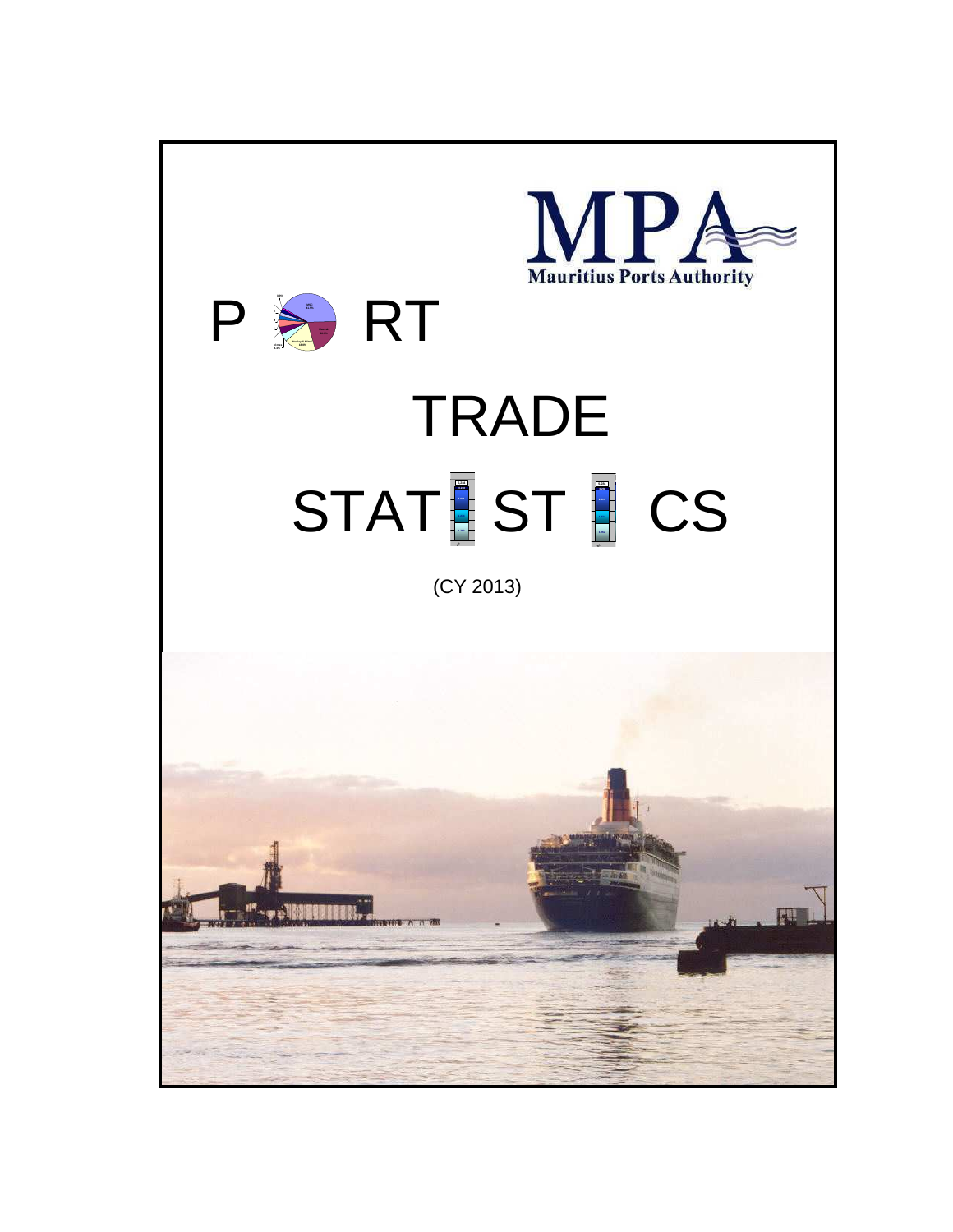

| <b>OVERALL TRAFFIC CY2013</b>             |                        |
|-------------------------------------------|------------------------|
| <b>Cargo Traffic</b>                      | 6,760,701 tonnes       |
| <b>Imports</b>                            | 5,680,220 tonnes       |
| <b>Exports</b>                            | 1,080,481 tonnes       |
|                                           |                        |
| <b>Container Traffic</b>                  | 385,326<br><b>TEUs</b> |
| <b>Captive Containers</b>                 | 248,948 TEUs           |
| <b>Transhipment Containers (Inwards)</b>  | 136,378 TEUs           |
|                                           |                        |
| <b>Vessel Traffic - new record</b>        | 3,652                  |
| <b>Containerised Vessels - new record</b> | 669                    |
| <b>Dry Bulk Carrriers</b>                 | 61                     |
| <b>Tankers (Liquid Bulk Carriers)</b>     | 70                     |
| <b>General Cargo Vessels</b>              | 5                      |
| Fishing Vessels - new record              | 993                    |
| <b>Cruise Vessels</b>                     | 15                     |
| <b>Others</b>                             | 1,839                  |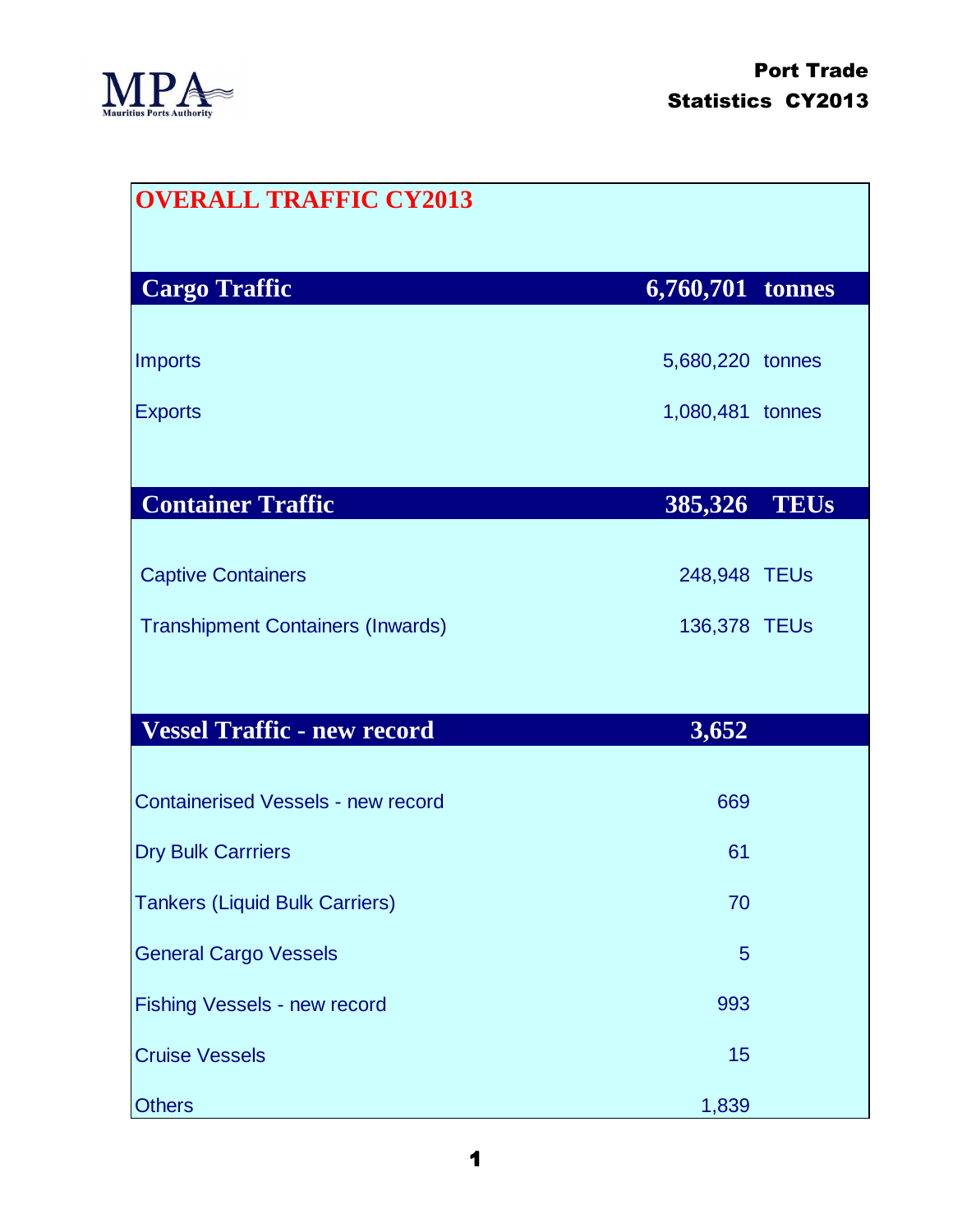

| <b>TOTAL TRAFFIC BY CARGO TYPE CY2009 TO CY2013 (TONNES)</b> |                |           |           |           |           |           |  |  |
|--------------------------------------------------------------|----------------|-----------|-----------|-----------|-----------|-----------|--|--|
|                                                              |                | 2009      | 2010      | 2011      | 2012      | 2013      |  |  |
| <b>Dry Bulk:</b>                                             |                |           |           |           |           |           |  |  |
| [Cement + Coal + Fertilizers +                               | <b>Imports</b> | 1,512,100 | 1,675,531 | 1,665,674 | 1,807,223 | 1,801,151 |  |  |
| Maize + Soya Bean Meal +                                     | <b>Exports</b> | 267,251   | 142,747   | 53,761    |           |           |  |  |
| Sugar + Wheat + Aggregates]                                  |                | 1,779,351 | 1,818,278 | 1,719,435 | 1,807,223 | 1,801,151 |  |  |
| <b>Liquid Bulk:</b>                                          |                |           |           |           |           |           |  |  |
| IBitumen + Black Oil + Bunker +                              | <b>Imports</b> | 1,104,328 | 1,135,560 | 1,231,821 | 1,216,554 | 1,189,478 |  |  |
| Edible Oil + LPG + Liquid Ammonia +                          | <b>Exports</b> | 348,124   | 351,370   | 339,659   | 404,611   | 337,487   |  |  |
| Molasses + Tallow + White Oil]                               |                | 1,452,452 | 1,486,930 | 1,571,480 | 1,621,165 | 1,526,965 |  |  |
| <b>Containerised:</b>                                        |                |           |           |           |           |           |  |  |
| [Cargo in Containers + Rodrigues'                            | <b>Imports</b> | 1,986,368 | 2,094,046 | 2,293,729 | 2,713,340 | 2,517,577 |  |  |
| <b>Containerised Cargo]</b>                                  | <b>Exports</b> | 487,730   | 623,441   | 689,189   | 730,666   | 736,654   |  |  |
|                                                              |                | 2,474,098 | 2,717,487 | 2,982,918 | 3,444,006 | 3,254,231 |  |  |
| <b>General Cargo (excl Fish):</b>                            |                |           |           |           |           |           |  |  |
| Bagged Cargo+ Unitised Break Bulk+                           | <b>Imports</b> | 46,117    | 40,088    | 55,630    | 62,432    | 25,576    |  |  |
| Rodrigues General Cargo]                                     | <b>Exports</b> | 12,896    | 11,121    | 6,830     | 5,597     | 4,480     |  |  |
|                                                              |                | 59,013    | 51,209    | 62,460    | 68,029    | 30,056    |  |  |
| <b>Fish Traffic:</b>                                         |                |           |           |           |           |           |  |  |
| [Local Market + Transhipment In +                            | <b>Imports</b> | 112,356   | 154,403   | 139,711   | 133,357   | 146,438   |  |  |
| <b>Transhipment Out]</b>                                     | <b>Exports</b> | 1,170     | 1,370     | 1,217     | 1,406     | 1,860     |  |  |
|                                                              |                | 113,526   | 155,773   | 140,928   | 134,763   | 148,298   |  |  |
|                                                              |                |           |           |           |           |           |  |  |
| <b>Total Imports</b>                                         |                | 4,761,269 | 5,099,628 | 5,386,565 | 5,932,906 | 5,680,220 |  |  |
| <b>Total Exports</b>                                         |                | 1,117,171 | 1,130,049 | 1,090,656 | 1,142,280 | 1,080,481 |  |  |
| <b>Total Imports &amp; Exports</b>                           |                | 5,878,440 | 6,229,677 | 6,477,221 | 7,075,186 | 6,760,701 |  |  |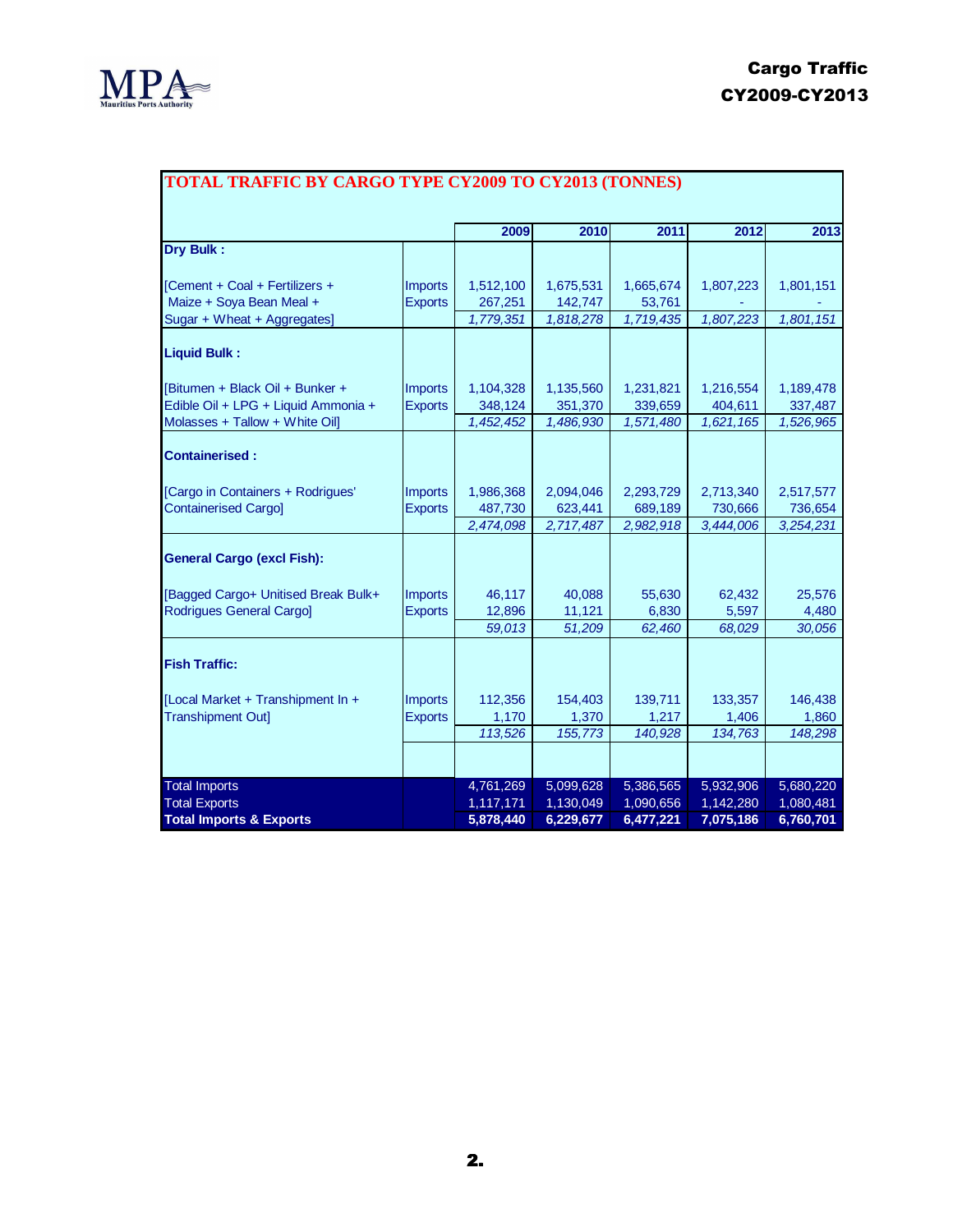

## Container Traffic CY1979 to CY2013

## **TOTAL CONTAINER TRAFFIC CY1979 TO CY2013 (TEUs)**

| Year |              | <b>Captive Containers</b> |              | <b>Transhipment Containers</b> | <b>Total</b> |              |                   |
|------|--------------|---------------------------|--------------|--------------------------------|--------------|--------------|-------------------|
|      | <b>Laden</b> | <b>Empty</b>              | <b>Total</b> | Laden                          | <b>Empty</b> | <b>Total</b> | <b>Containers</b> |
| 1979 | 9,383        | 4,392                     | 13,775       |                                |              |              | 13,775            |
| 1980 | 13,679       | 7,033                     | 20,712       |                                |              |              | 20,712            |
| 1981 | 15,246       | 8,031                     | 23,277       | 1,383                          | 714          | 2,097        | 25,374            |
| 1982 | 15,747       | 7,271                     | 23,018       | 162                            |              | 162          | 23,180            |
| 1983 | 16,445       | 7,979                     | 24,424       | 207                            | 66           | 273          | 24,697            |
| 1984 | 18,303       | 8,438                     | 26,741       | 110                            | 79           | 189          | 26,930            |
| 1985 | 20,475       | 7,531                     | 28,006       | 886                            | 12           | 898          | 28,904            |
| 1986 | 25,834       | 10,442                    | 36,276       | 326                            | 57           | 383          | 36,659            |
| 1987 | 34,752       | 14,227                    | 48,979       | 245                            | 54           | 299          | 49,278            |
| 1988 | 37,211       | 17,877                    | 55,088       | 561                            | 27           | 588          | 55,676            |
| 1989 | 40,917       | 17,415                    | 58,332       | 1,355                          | 128          | 1,483        | 59,815            |
| 1990 | 43,135       | 18,225                    | 61,360       | 830                            | 82           | 912          | 62,272            |
| 1991 | 46,886       | 21,395                    | 68,281       | 1,868                          | 127          | 1,995        | 70,276            |
| 1992 | 52,686       | 24,477                    | 77,163       | 2,967                          | 124          | 3,091        | 80,254            |
| 1993 | 60,453       | 26,360                    | 86,813       | 1,448                          | 74           | 1,522        | 88,335            |
| 1994 | 63,370       | 28,341                    | 91,711       | 1,877                          | 158          | 2,035        | 93,746            |
| 1995 | 65,275       | 26,543                    | 91,818       | 1,020                          | 44           | 1,064        | 92,882            |
| 1996 | 73,350       | 31,150                    | 104,500      | 1,017                          | 134          | 1,151        | 105,651           |
| 1997 | 80,057       | 35,857                    | 115,914      | 1,004                          | 38           | 1,042        | 116,956           |
| 1998 | 88,825       | 46,116                    | 134,941      | 1,247                          | 229          | 1,476        | 136,417           |
| 1999 | 93,903       | 44,285                    | 138,188      | 5,000                          | 1,081        | 6,081        | 144,269           |
| 2000 | 103,019      | 50,986                    | 154,005      | 3,311                          | 104          | 3,415        | 157,420           |
| 2001 | 108,236      | 49,524                    | 157,760      | 3,392                          | 482          | 3,874        | 161,634           |
| 2002 | 109,720      | 52,364                    | 162,084      | 17,273                         | 18,820       | 36,093       | 198,177           |
| 2003 | 120,020      | 59,587                    | 179,607      | 68,579                         | 33,703       | 102,282      | 281,889           |
| 2004 | 123,201      | 66,601                    | 189,802      | 70,548                         | 29,768       | 100,316      | 290,118           |
| 2005 | 111,053      | 60,927                    | 171,980      | 61,692                         | 20,100       | 81,792       | 253,772           |
| 2006 | 118,531      | 54,702                    | 173,233      | 63,835                         | 29,357       | 93,192       | 266,425           |
| 2007 | 131,001      | 62,337                    | 193,338      | 89,717                         | 20,528       | 110,245      | 303,583           |
| 2008 | 136,159      | 78,475                    | 214,634      | 88,944                         | 31,346       | 120,290      | 334,924           |
| 2009 | 128,797      | 65,183                    | 193,980      | 70,196                         | 36,857       | 107,053      | 301,033           |
| 2010 | 144,679      | 77,991                    | 222,670      | 73,842                         | 36,150       | 109,992      | 332,662           |
| 2011 | 153,619      | 81,421                    | 235,040      | 86,378                         | 29,206       | 115,584      | 350,624           |
| 2012 | 161,677      | 97,486                    | 259,163      | 115,600                        | 42,704       | 158,304      | 417,467           |
| 2013 | 162,617      | 86,331                    | 248,948      | 99,189                         | 37,189       | 136,378      | 385,326           |